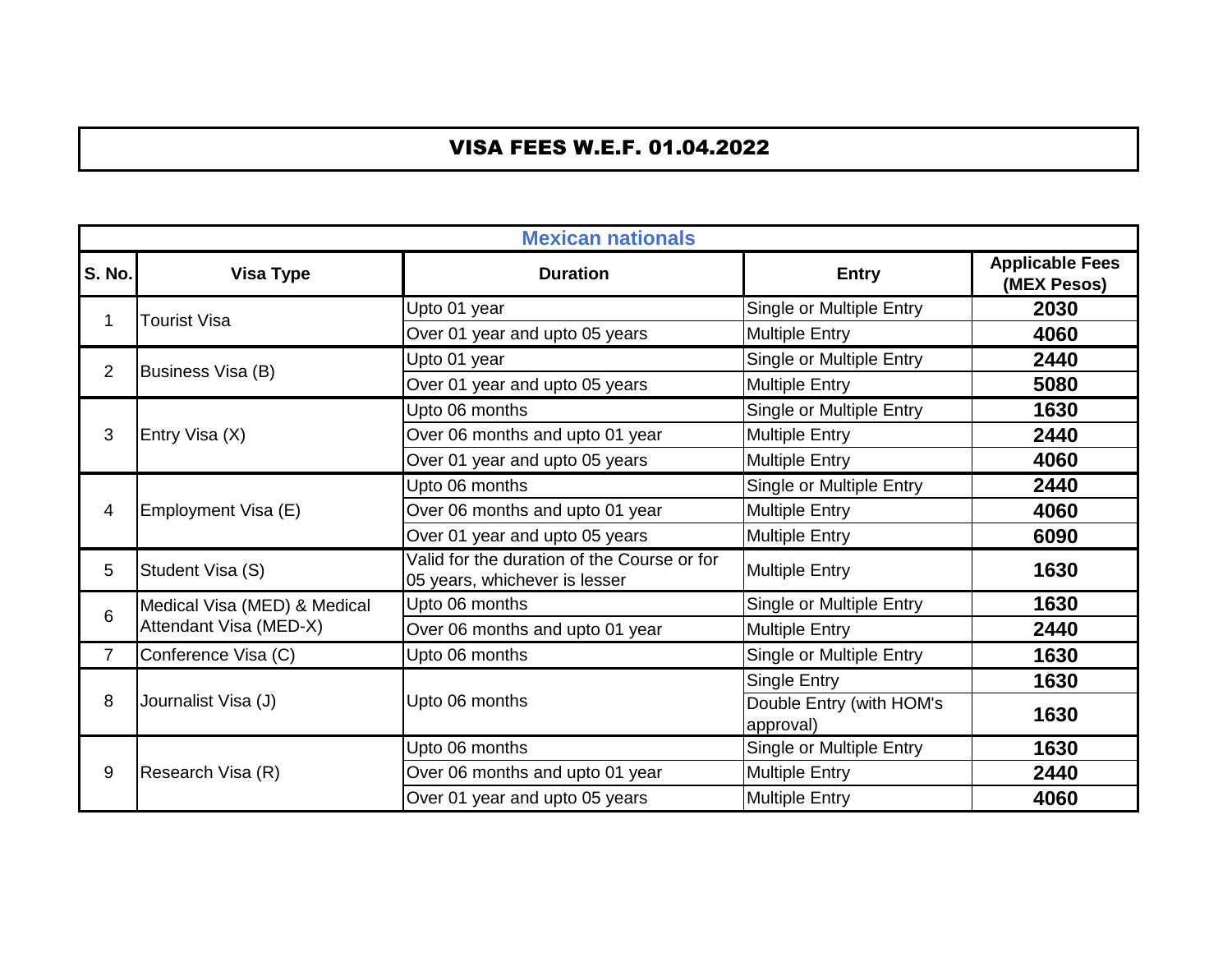|    |                          | Upto 06 months                  | Single or Multiple Entry | 1630 |
|----|--------------------------|---------------------------------|--------------------------|------|
| 10 | Missionary Visa (M)      | Over 06 months and upto 01 year | <b>Multiple Entry</b>    | 2440 |
|    |                          | Over 01 year and upto 05 years  | <b>Multiple Entry</b>    | 4060 |
|    |                          | Upto 06 months                  | Single or Multiple Entry | 1630 |
| 11 | Mountaineering Visa (MX) | Over 06 months and upto 01 year | <b>Multiple Entry</b>    | 2440 |
| 12 | Intern Visa (I)          | Upto 01 year                    | <b>Multiple Entry</b>    | 1630 |
| 13 | Film Visa (F)            | Upto 01 year                    | Single or Multiple Entry | 2440 |
| 14 | <b>Transit Visa</b>      | Upto 15 days                    | Single or Multiple Entry | 410  |

|        | <b>Gratis Visa:</b>                                                                                                                 |                                                      |  |  |
|--------|-------------------------------------------------------------------------------------------------------------------------------------|------------------------------------------------------|--|--|
| S. No. | Countries whose Nationals shall be issued visas on gratis basis                                                                     | Type(s) of visas which are issued on gratis<br>basis |  |  |
|        | Afghanistan, Bangladesh, Democratic People's Republic of Korea, Jamaica,<br>Maldives, Mauritius, Mongolia, South Africa and Myanmar | All types of visas                                   |  |  |
| 2      | Uruguay                                                                                                                             | <b>Tourist Visa</b>                                  |  |  |
| 3      | Argentina                                                                                                                           | Tourist, Business and Transit visas                  |  |  |
| 4      | <b>Seychelles</b>                                                                                                                   | All types of visas except for work/ employment       |  |  |

**Pakistan Nationals : All types of visas equivalent to Rs.100 i.e MXN Pesos 30 will be charged.**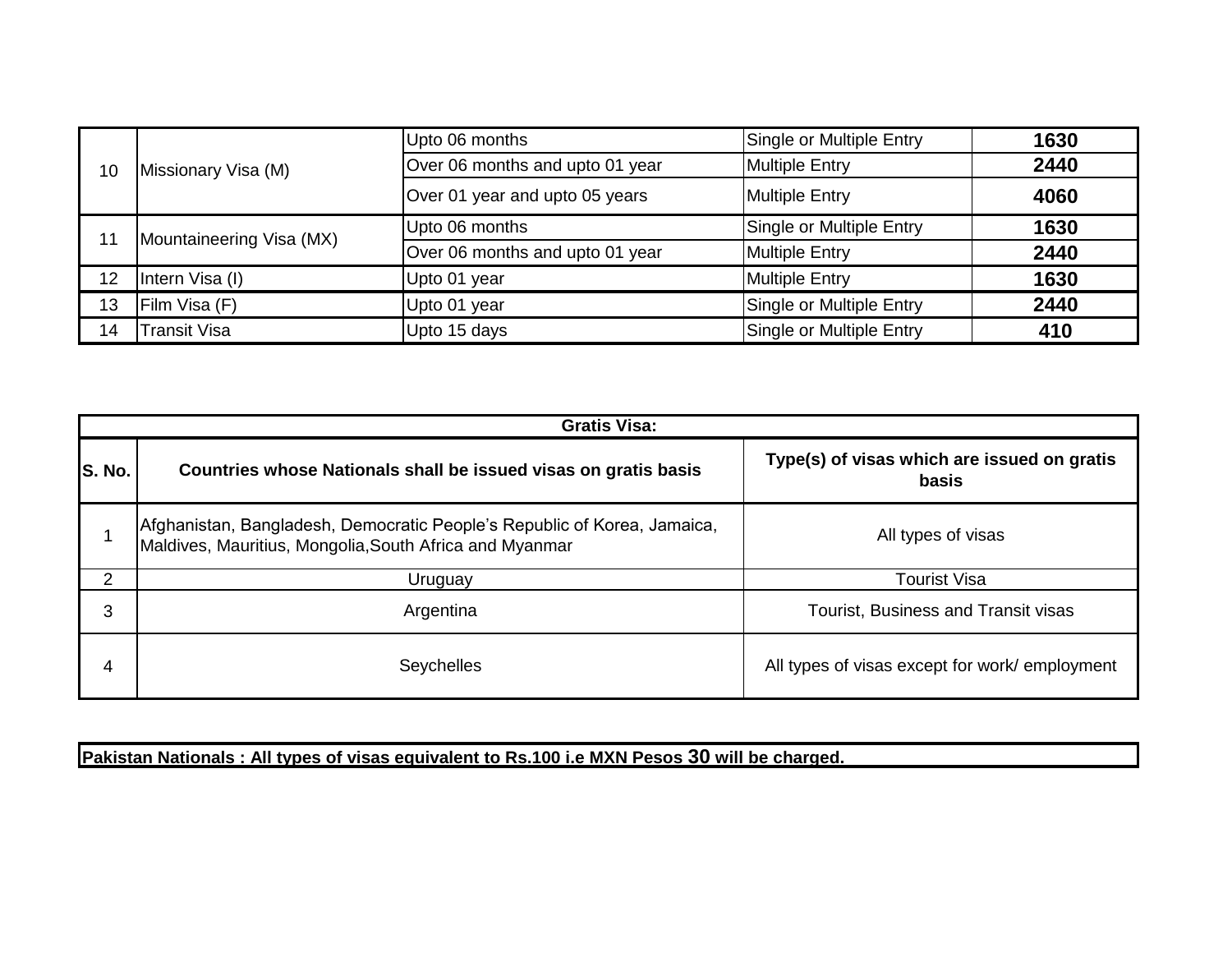**Visa Free Countries : Nationals of Nepal and Bhutan do not require visa to enter India.**

|        | <b>Singaporean Nationals</b>                                                                                                     |                 |                       |                                       |  |
|--------|----------------------------------------------------------------------------------------------------------------------------------|-----------------|-----------------------|---------------------------------------|--|
| S. No. | Visa Type                                                                                                                        | <b>Duration</b> | <b>Entry</b>          | <b>Applicable Fees</b><br>(MEX Pesos) |  |
|        | The charges for <b>Tourist Visa</b><br>(Multiple entry) and valid for up to<br>six months is US\$ 25 equivalent<br>lin Q.193.00. | Upto 06 months  | <b>Multiple Entry</b> | 510                                   |  |
|        | The fee for all other types of visas will be same as applicable for other countries.                                             |                 |                       |                                       |  |

| <b>Japanese Nationals</b>                                                                      |                                         |  |  |
|------------------------------------------------------------------------------------------------|-----------------------------------------|--|--|
| A fee of US\$ 1 (One) for Transit Visa shall be charged from a national of Japan.              | Applicable Fees:<br><b>20 MEX Pesos</b> |  |  |
| A fee of US\$ 8 (Eight) for all other types of Visas shall be charged from a national of Japan | Applicable Fees:<br>170 MEX Pesos       |  |  |

|        | <b>UK Nationals</b>  |                                |                          |                                       |  |
|--------|----------------------|--------------------------------|--------------------------|---------------------------------------|--|
| S. No. | <b>Visa Type</b>     | <b>Duration</b>                | <b>Entry</b>             | <b>Applicable Fees</b><br>(MEX Pesos) |  |
|        | Tourist Visa         | Upto 01 year                   | Single or Multiple Entry | 3290                                  |  |
|        |                      | Over 01 year and upto 05 years | <b>Multiple Entry</b>    | 9830                                  |  |
| 2      | <b>Business Visa</b> | Upto 01 year                   | Single or Multiple Entry | 4910                                  |  |
|        |                      | Over 01 year and upto 05 years | <b>Multiple Entry</b>    | 14740                                 |  |
| 3      |                      | Upto 01 year                   | Single or Multiple Entry | 3290                                  |  |
|        | <b>Entry Visa</b>    | Over 01 year and upto 05 years | <b>Multiple Entry</b>    | 9830                                  |  |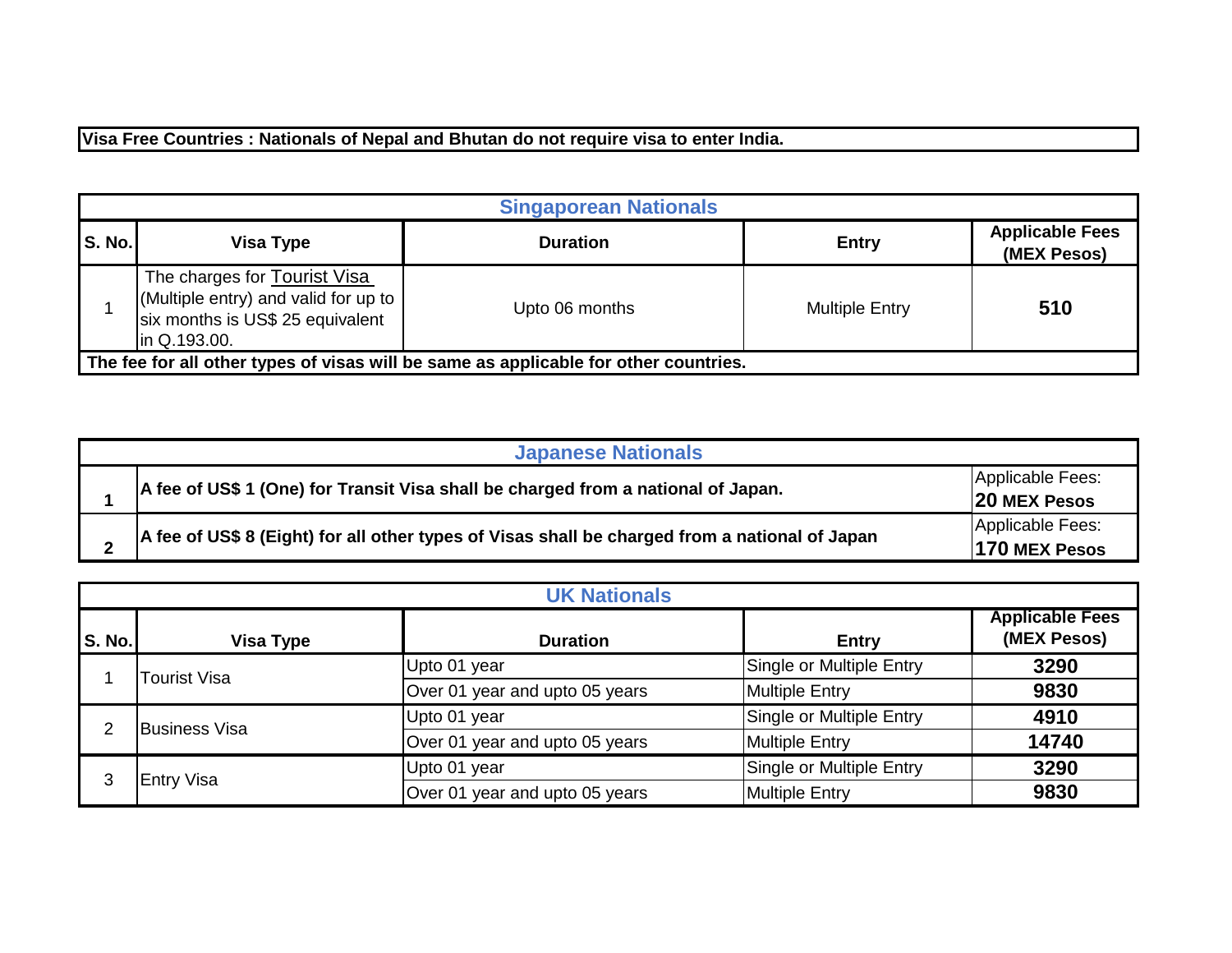|    |                                                               | Upto 06 months                                                               | Single or Multiple Entry | 9430  |
|----|---------------------------------------------------------------|------------------------------------------------------------------------------|--------------------------|-------|
| 4  | <b>Employment Visa</b>                                        | Over 06 months and upto 01 year                                              | <b>Multiple Entry</b>    | 10150 |
|    |                                                               | Over 01 year                                                                 | <b>Multiple Entry</b>    | 12120 |
| 5  | <b>Student Visa</b>                                           | Valid for the duration of the Course or for<br>05 years, whichever is lesser | <b>Multiple Entry</b>    | 4650  |
| 6  | Medical Visa                                                  | Upto 01 year                                                                 | <b>Multiple Entry</b>    | 2620  |
|    | <b>Research Visa</b>                                          | Valid for the duration of the Research or 03<br>years, whichever is lesser   | <b>Multiple Entry</b>    | 4650  |
| 8  | Transfer of Visa                                              |                                                                              |                          | 3390  |
| 9  | Transit Visa                                                  |                                                                              |                          | 1790  |
| 10 | Business Visa issued on the<br>same day (excluding Visa fees) |                                                                              |                          | 4370  |
| 11 | Emergency Visa charges                                        |                                                                              |                          | 1810  |

**Nigerian Nationals: A fee of US\$ 250 equivalent in MXN Pesos 5070 will be charged for all types of visas valid for any duration.**

|               | <b>US Nationals</b> |                 |                          |                                       |
|---------------|---------------------|-----------------|--------------------------|---------------------------------------|
| <b>S. No.</b> | Visa Type           | <b>Duration</b> | Entry                    | <b>Applicable Fees</b><br>(MEX Pesos) |
|               | Tourist Visa        | Upto 10 years   | Single or Multiple Entry | 3250                                  |
|               | Business Visa       | Upto 10 years   | Single or Multiple Entry | 3250                                  |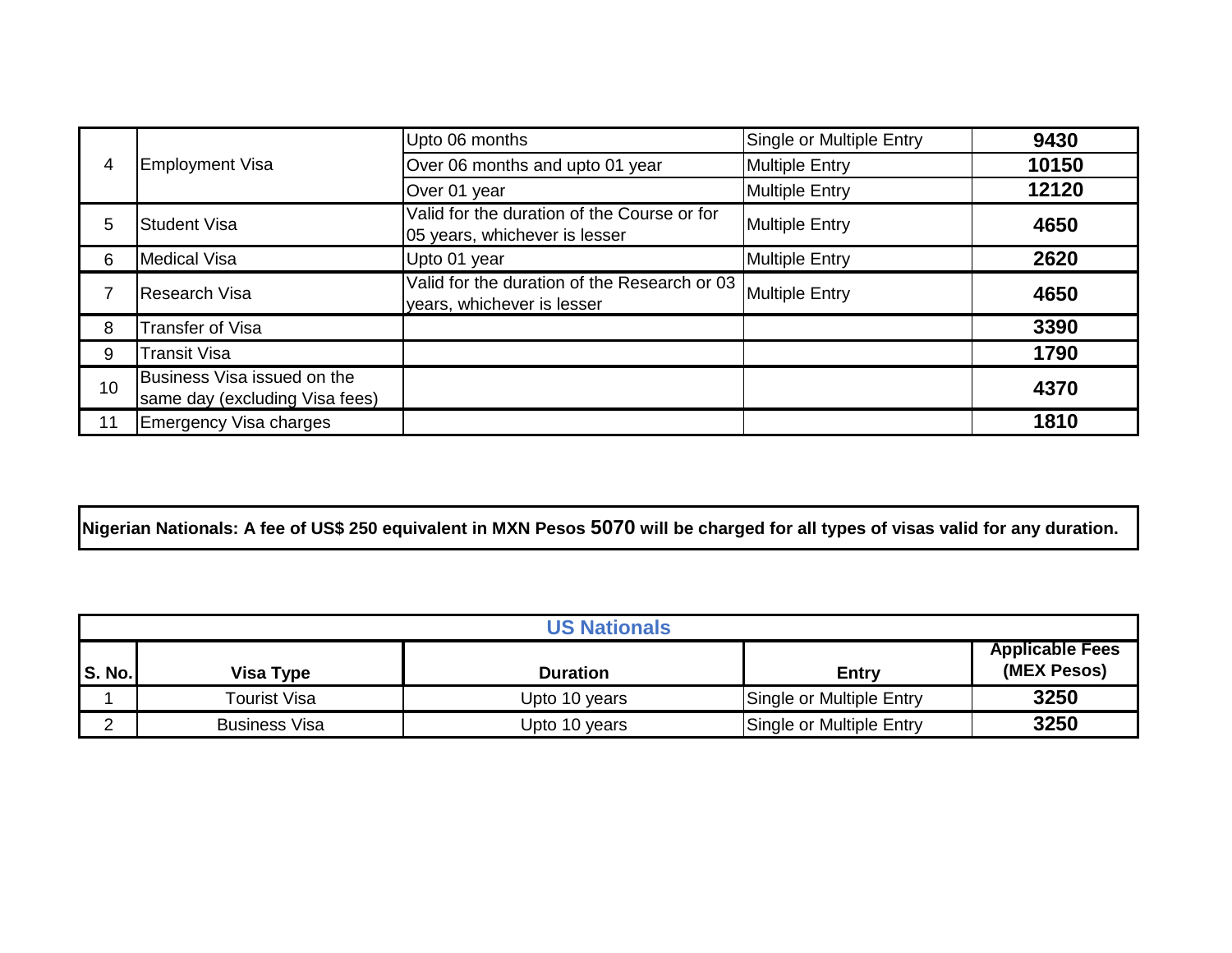|               | <b>Russian Nationals</b> |                       |                                       |  |  |
|---------------|--------------------------|-----------------------|---------------------------------------|--|--|
| <b>S. No.</b> | <b>Visa Type</b>         | <b>Entry</b>          | <b>Applicable Fees</b><br>(MEX Pesos) |  |  |
|               |                          | <b>Single Entry</b>   | 820                                   |  |  |
|               | For all types of visas   | 1830<br>Double Entry  |                                       |  |  |
|               |                          | <b>Multiple Entry</b> | 2440                                  |  |  |
| $\mathcal{P}$ | Transfer of valid visa   |                       | 820                                   |  |  |

|                | <b>Sri Lankan Nationals</b>           |                             |                          |                                             |     |
|----------------|---------------------------------------|-----------------------------|--------------------------|---------------------------------------------|-----|
| S. No.         | <b>Visa Type</b>                      | <b>Duration</b>             | <b>Entry</b>             | <b>Applicable Fees</b><br>(MEX Pesos)       |     |
| 1              | Transit Visa                          | Upto 15 days                | Single or Double Entry   | 210                                         |     |
|                |                                       | Upto 30 days                | Double Entry             | 310                                         |     |
| $\overline{2}$ | Tourist Visa                          | Over 30 days to 90 days     | Single Entry             | 310                                         |     |
|                |                                       |                             | Double Entry             | 510<br>510<br>510                           |     |
|                |                                       | Over 90 days upto 06 months | Double or Multiple Entry |                                             |     |
| 3              | <b>Entry Visa</b>                     | Upto 01 year                | <b>Multiple Entry</b>    |                                             |     |
|                |                                       | Upto 30 days                | <b>Multiple Entry</b>    | 510                                         |     |
|                |                                       |                             | Over 30 days to 90 days  | Single Entry                                | 550 |
|                | <b>Business Visa</b>                  |                             | <b>Multiple Entry</b>    | 820                                         |     |
| 4              |                                       | Over 90 days upto 06 months | <b>Multiple Entry</b>    | 1630<br>1630<br>2440<br>3190<br>880<br>1650 |     |
|                |                                       | Over 06 months upto 01 year | <b>Multiple Entry</b>    |                                             |     |
|                |                                       | Over 01 year upto 05 years  | <b>Multiple Entry</b>    |                                             |     |
| 5              | <b>Employment Visa</b>                | Upto 01 year                | <b>Multiple Entry</b>    |                                             |     |
|                | <b>Student Visa (for institutions</b> | Upto 01 year                | <b>Multiple Entry</b>    |                                             |     |
| 6              | covered by bilateral agreement)       |                             | <b>Multiple Entry</b>    |                                             |     |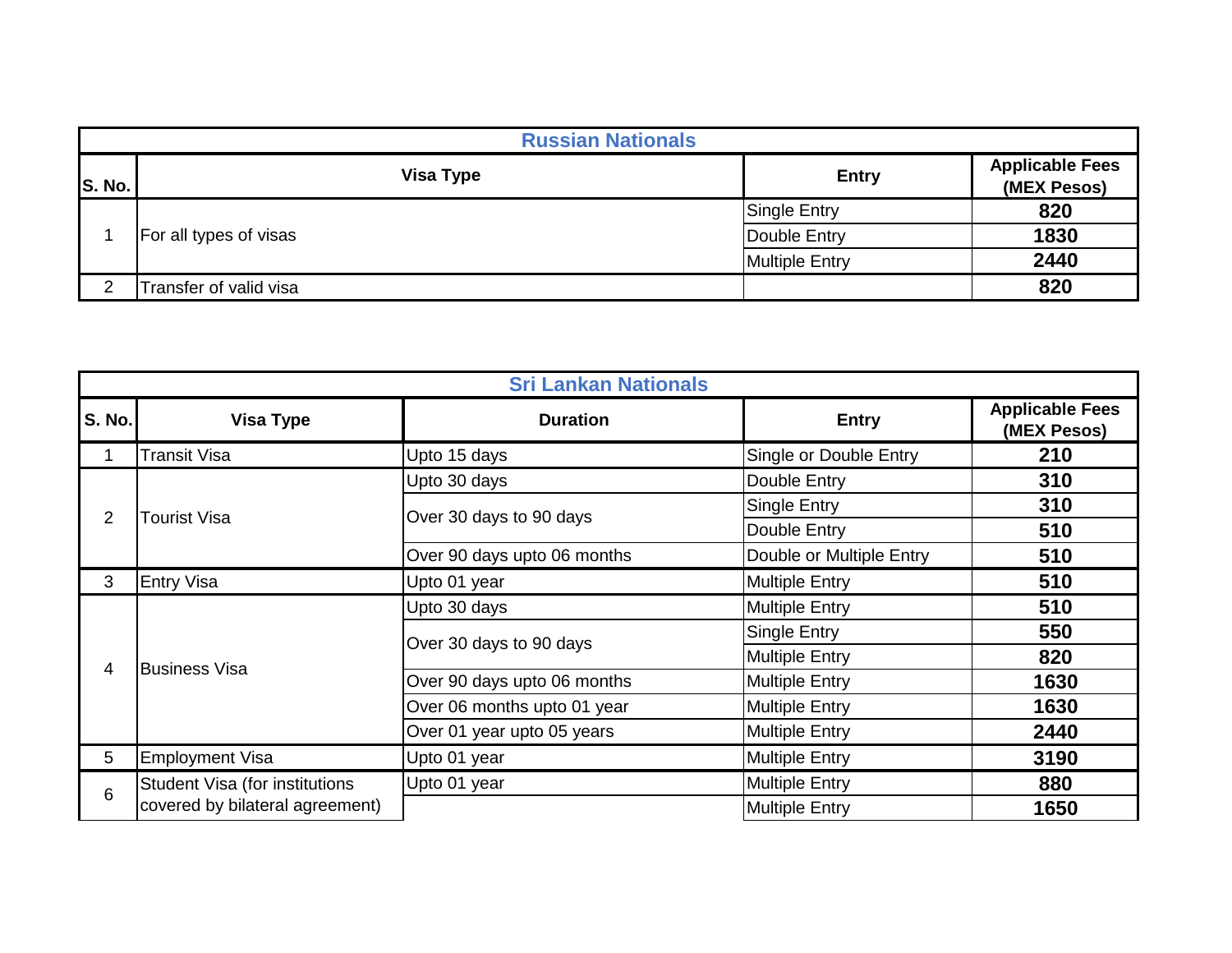|  | covered by bilateral agreement) | Student Visa (for institutions NOT   Over 01 year upto duration of the course | <b>Multiple Entry</b> | 1650 |
|--|---------------------------------|-------------------------------------------------------------------------------|-----------------------|------|
|--|---------------------------------|-------------------------------------------------------------------------------|-----------------------|------|

|               | <b>Mozambique Nationals</b>      |                                                                   |                                       |  |  |
|---------------|----------------------------------|-------------------------------------------------------------------|---------------------------------------|--|--|
| <b>S. No.</b> | <b>Visa Type</b>                 | <b>Entry</b>                                                      | <b>Applicable Fees</b><br>(MEX Pesos) |  |  |
|               |                                  | Single Entry                                                      | 1630                                  |  |  |
|               | Tourist Visa                     | Single Entry - Urgent                                             | 3050                                  |  |  |
|               |                                  | <b>Multiple Entry</b>                                             | 4470                                  |  |  |
|               |                                  | Multiple Entry - Urgent                                           | 6090                                  |  |  |
| 2             | <b>Business/ Employment Visa</b> | As conveyed vide Ministry's<br>circular message dated<br>14.12.15 | <b>GRATIS</b>                         |  |  |
|               |                                  | Upto 06 months                                                    | 4470                                  |  |  |
|               | All other types visas (Except    | Upto 06 months in Emergency                                       | 6090                                  |  |  |
| 3             |                                  | Upto 01 year                                                      | 6090                                  |  |  |
|               | <b>Transit and</b><br>Student)   | Upto 01 year in Emergency                                         | 6090                                  |  |  |
|               |                                  | Upto 05 years                                                     | 6090                                  |  |  |
|               |                                  | Upto 05 years in Emergency                                        | 6090                                  |  |  |

| <b>Ukranian Nationals</b> |                  |              |                        |                                       |  |  |  |
|---------------------------|------------------|--------------|------------------------|---------------------------------------|--|--|--|
| <b>S. No.</b>             | <b>Visa Type</b> | Duration     | <b>Entry</b>           | <b>Applicable Fees</b><br>(MEX Pesos) |  |  |  |
|                           | Transit Visa     | Upto 15 days | Single or Double Entry | 1730                                  |  |  |  |